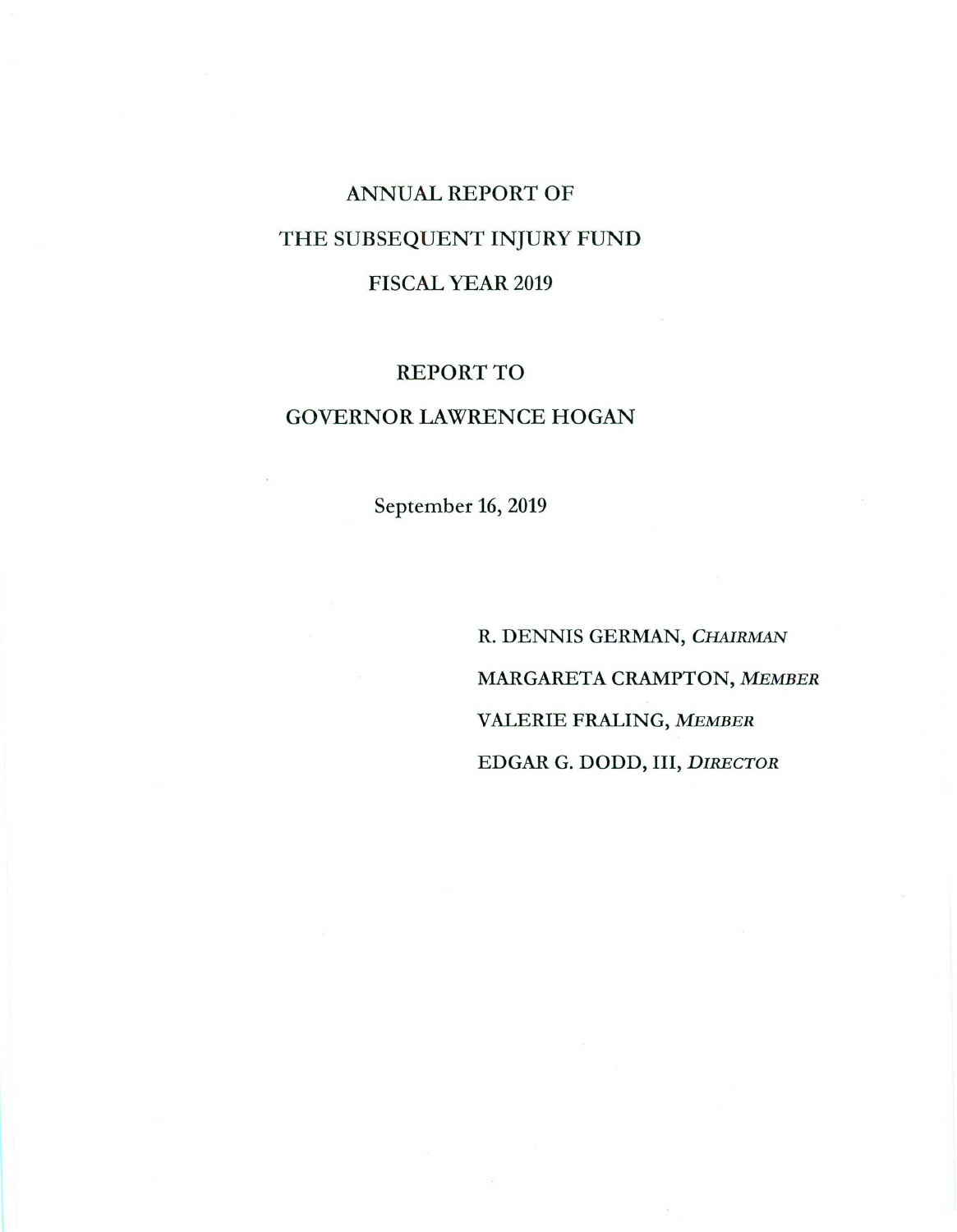#### **PROGRAM DESCRIPTION**

The Subsequent Injury Fund reviews and investigates workers' compensation claims that involve pre-existing health conditions that substantially increase the disability of injured workers. The liability of employers and insurers is limited to compensation for the damages caused by the current injury, and The Subsequent Injury Fund incurs all additional liability from the combined effects of all injuries and/ or conditions. The Fund derives its income from assessments of insurance companies on awards of compensation for permanent disability.

#### **MISSION**

To provide workers' compensation benefits to disabled workers who experience the combined effects of pre-existing disabilities and accidental work-related injuries.

## **SUBSEQUENT INJURY FUND CURRENT BOARD COMPOSITION**

R. Dennis German, Chairman Representing the Business Sector

Margareta Crampton, Member Representing Labor

Valerie Fraling, Member Representing the Public Sector